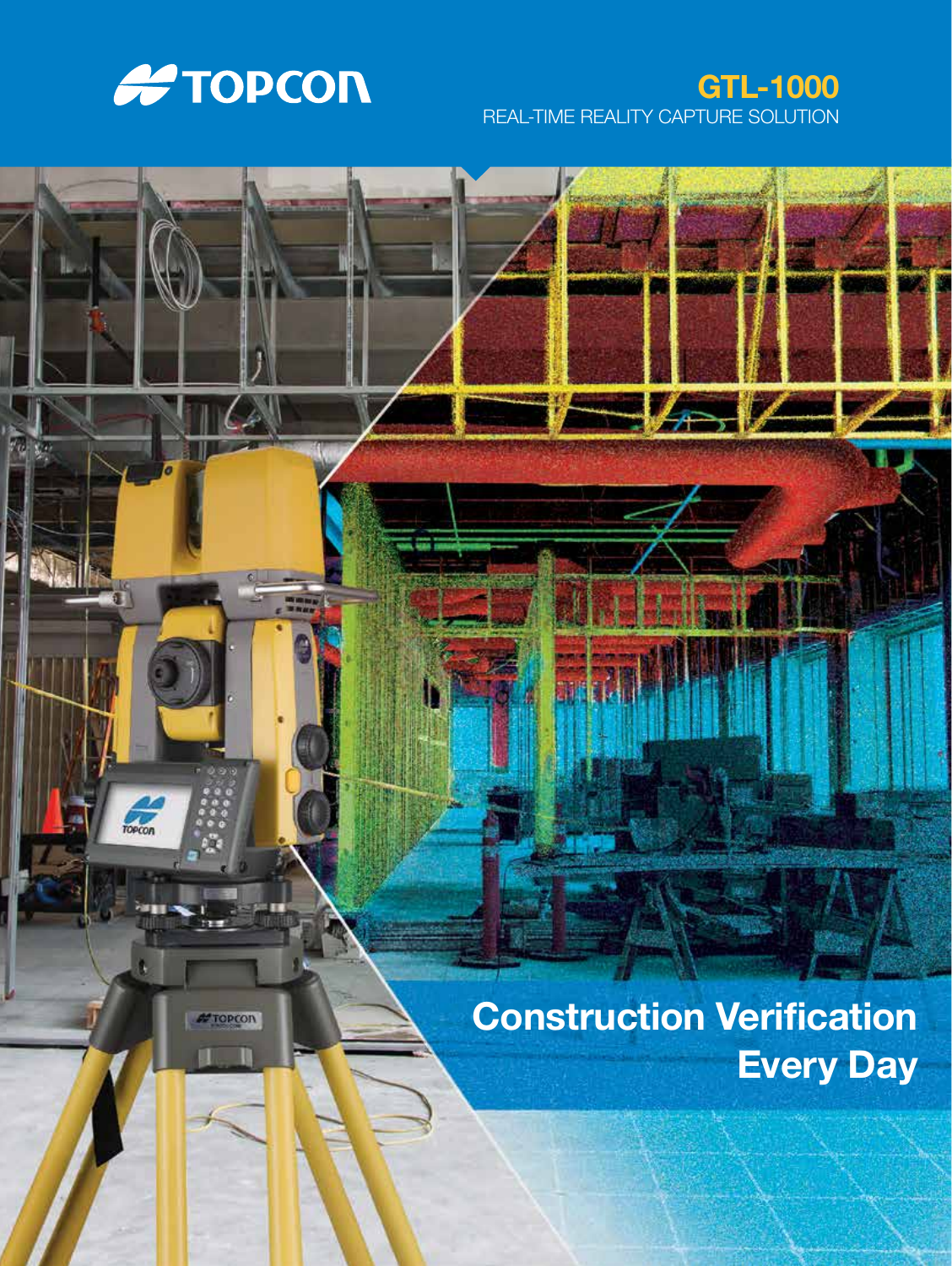#### GTL-1000



## Construction Verification Every Day

- Quick layout and scanning with a single instrument
- Instant point cloud registration
- Proven robotic total station design integrated with a scanner
- Full dome scan and images in seconds
- Scan density tailored to minimize software processing time
- Accurately match point clouds to BIM coordinates

 The GTL-1000 will increase productivity on site by accelerating the construction process and identifying design challenges more efficiently than traditional methods… which will significantly benefit the industry as a whole; reducing cost and program duration... " **"** 



### MAGNET® Collage and Collage Web

Process, combine, and analyze 3D point clouds from the GTL-1000.

- Effortless point cloud registration process
- Web-based sharing of point clouds and meshes
- Faster processing with true GPU utilization
- Complete integration with construction verification workflows

### Principal Laser Scanning Surveyor Balfour Beatty Construction



## Point Cloud Processing Construction Verification

### ClearEdge3D Verity for Navisworks®

Verify construction quality in a fraction of the time by comparing as-built scans to BIM design and fabrication models.

- Reduce risks to budgets and schedules
- Clear indication of whether as-builts are within tolerance
- Increase project profitability by avoiding rework
- Fully integrated with Autodesk® Navisworks
- Quickly update coordination model to as-built conditions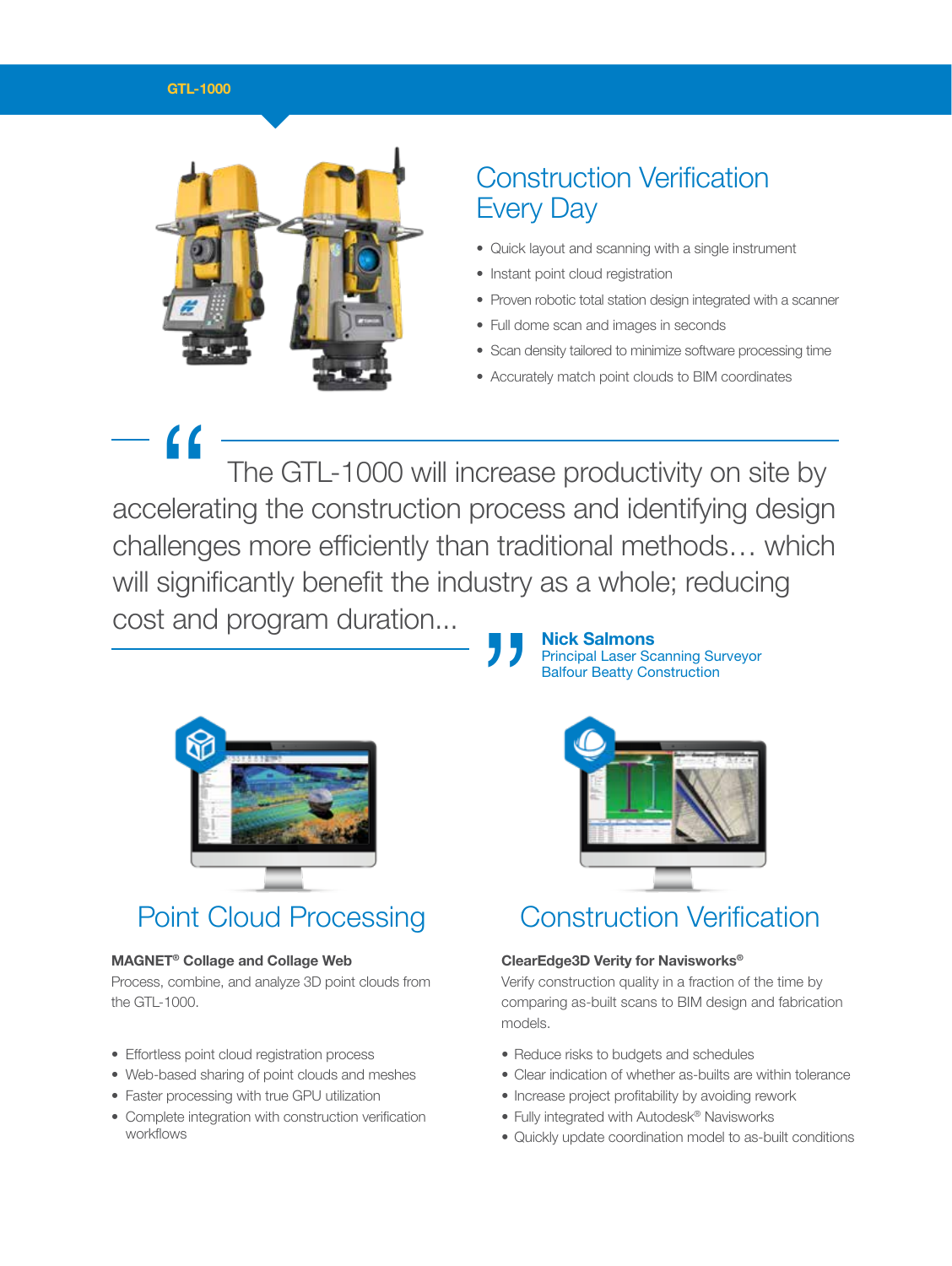

### Simplified Construction Verification Workflows

Our scanning solutions help you work more productively, more efficiently, and keep teams better informed. Together with ClearEdge3D Verity, the simplified verification workflows cover a range of applications including documenting job site as-built conditions and performing construction verification to ensure project accuracy is built 100% to plan.



### LAYOUT/SCAN

- 
- Quickly layout and scan with the GTL-1000
- Take full-dome scans and panoramic photos at every set up

FINISH

10%

 $\bigcap$ 

 $\bigcirc$ 

- Process, combine, and analyze 3D point clouds with MAGNET Collage
- Streamlined export to Autodesk Navisworks software with native .RCS files

- Rapidly compare BIM design against as-built elements with Verity for Navisworks
- Quickly resolve critical project issues

#### TOPCON CONSTRUCTION VERIFICATION WORKFLOW

TRADITIONAL VERIFICATION WORKFLOWS

START FINISH AND THE START START START START START START START START START START START START START START START